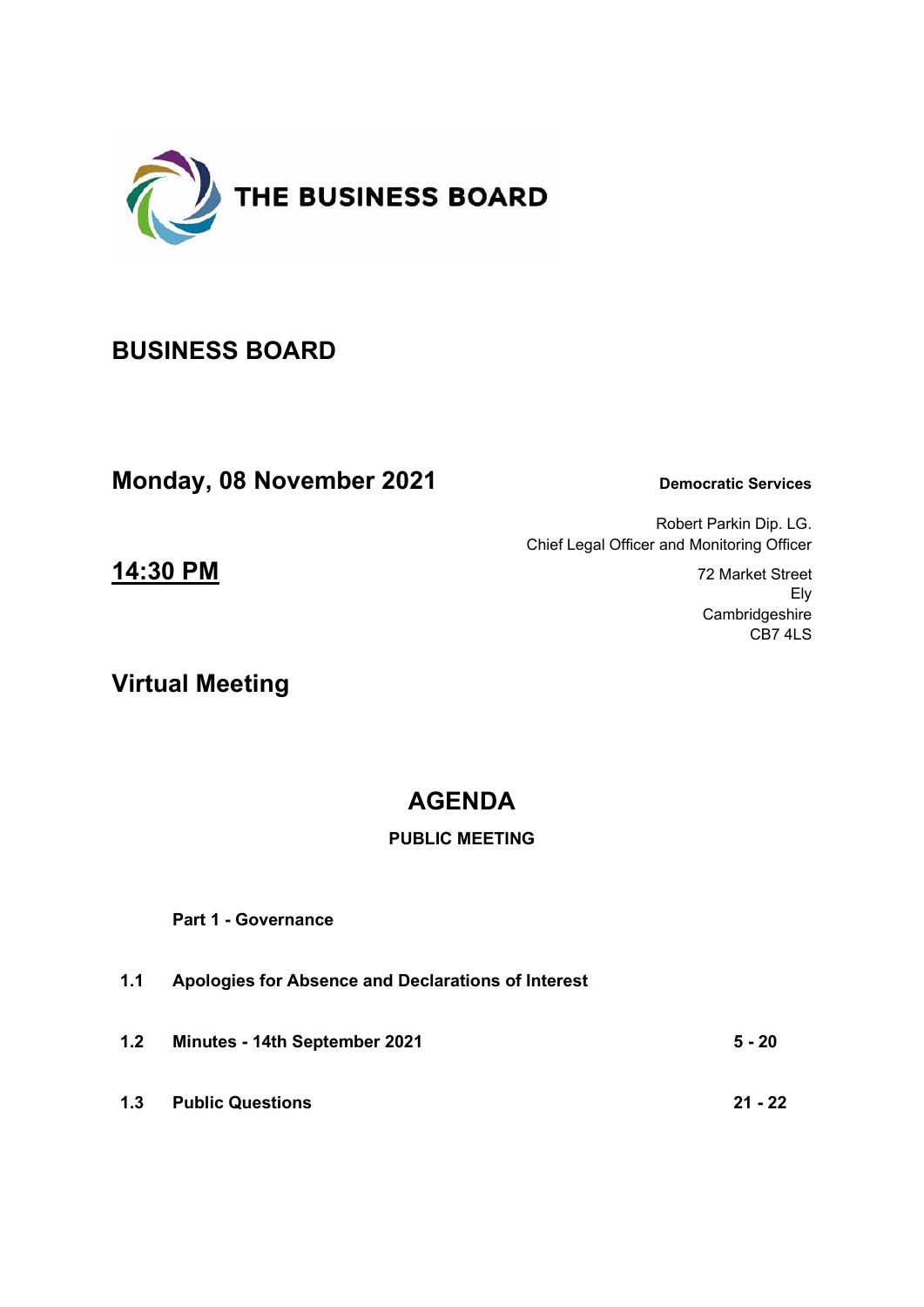## **Part 2 - Funding and Growth Fund**

| 2.1 | <b>Budget and Performance Report</b>                         | $23 - 34$ |
|-----|--------------------------------------------------------------|-----------|
| 2.2 | <b>Strategic Funds Management Review November 2021</b>       | $35 - 56$ |
|     | Part 3 - Strategy and Policy                                 |           |
| 3.1 | <b>Agri-Tech Sector Strategy - Action Plan</b>               | 57 - 74   |
| 3.2 | <b>Business Board Annual Report 2020-2021</b>                | 75 - 98   |
|     | <b>Part 4 - Future Meetings</b>                              |           |
| 4.1 | <b>Business Board Headlines for Combined Authority Board</b> |           |
| 4.2 | <b>Business Board Forward Plan</b>                           | 99 - 106  |

*For more information about this meeting, including access arrangements and facilities for people with disabilities, please contact* 

## **Membership**

The Business Board comprises

#### **Private Sector Members**

| <b>Member</b>           | <b>Sector</b>          |
|-------------------------|------------------------|
| Austen Adams (Chairman) | Advanced Manufacturing |
| Tina Barsby             | Agri-Tech              |